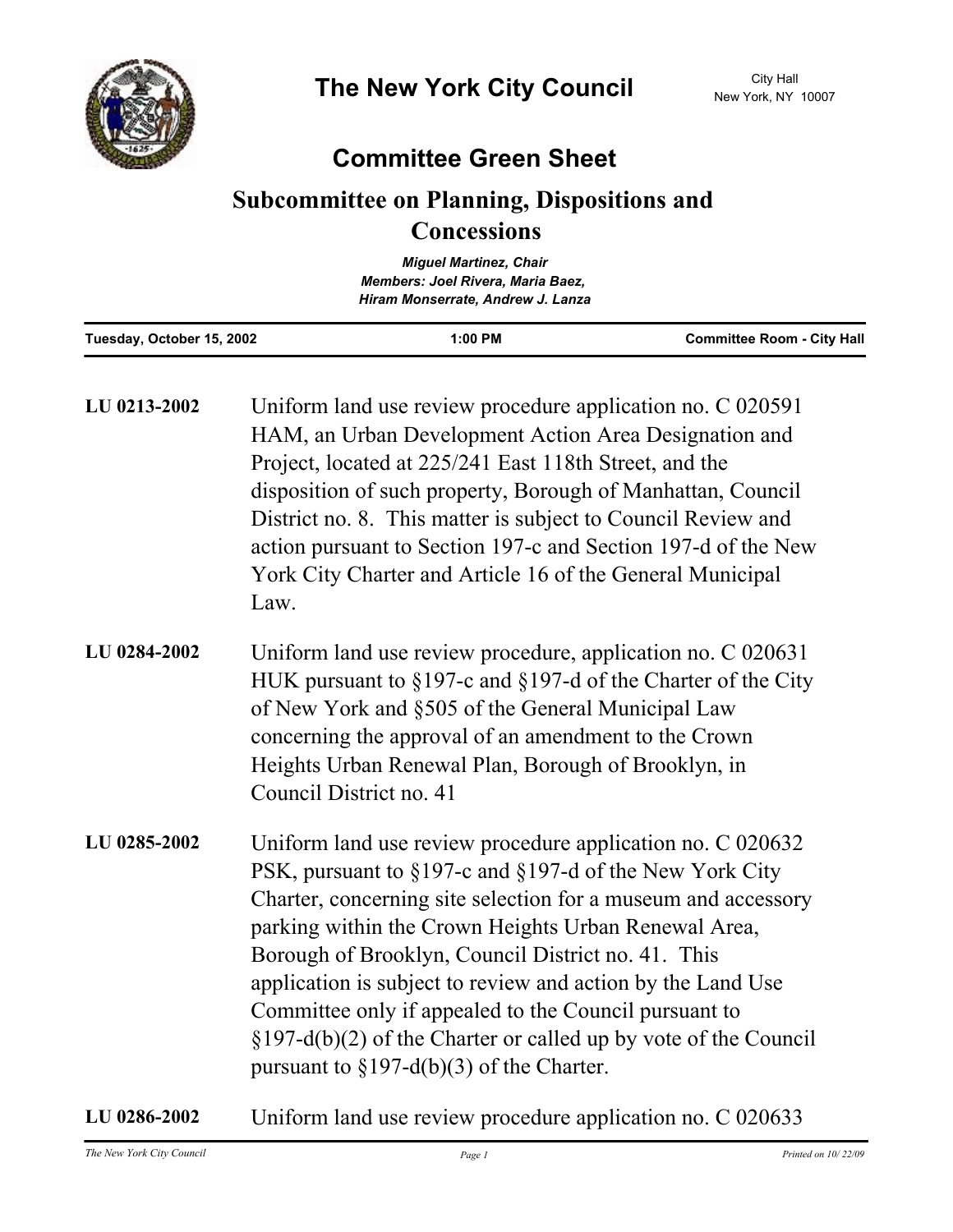HDK, pursuant to §197-c and §197-d of the New York City Charter, concerning the disposition of city-owned property located within the Crown Heights Urban Renewal Area, in Council District no. 41, Borough of Brooklyn. This application is subject to review and action by the Land Use Committee only if appealed to the Council pursuant to Section 197-d(b)(2) of the Charter or called up by vote of the Council pursuant to  $\S 197-d(b)(3)$  of the Charter.

Application no. 20025433 HAM, an Urban Development Action Area Project known as Harlem Central I, located in Community Board 10, Council District no. 9, Borough of Manhattan. This matter is subject to Council review and action pursuant to Article 16 of the New York General Municipal Law, at the request of the New York City Department of Housing Preservation, and pursuant to Section 696 of the General Municipal Law for an exemption from real property taxes. **LU 0194-2002**

- Application no. 20025435 HAQ, an Urban Development Action Area Project known as Allen Affordable HDFC, located in Community Board 12, Council Districts no. 24 and 28, Borough of Queens. This matter is subject to Council review and action pursuant to Article 16 of the New York General Municipal Law, at the request of the New York City Department of Housing Preservation and Development. **LU 0196-2002**
- Application no. 20025436 HAK, an Urban Development Action Area Project known as the Brownsville Site, located in Community Boards 8 and 16, Council Districts no. 36 and 41, Borough of Manhattan. This matter is subject to Council review and action pursuant to Article 16 of the New York General Municipal Law, at the request of the New York City Department of Housing Preservation, and pursuant to Section **LU 0197-2002**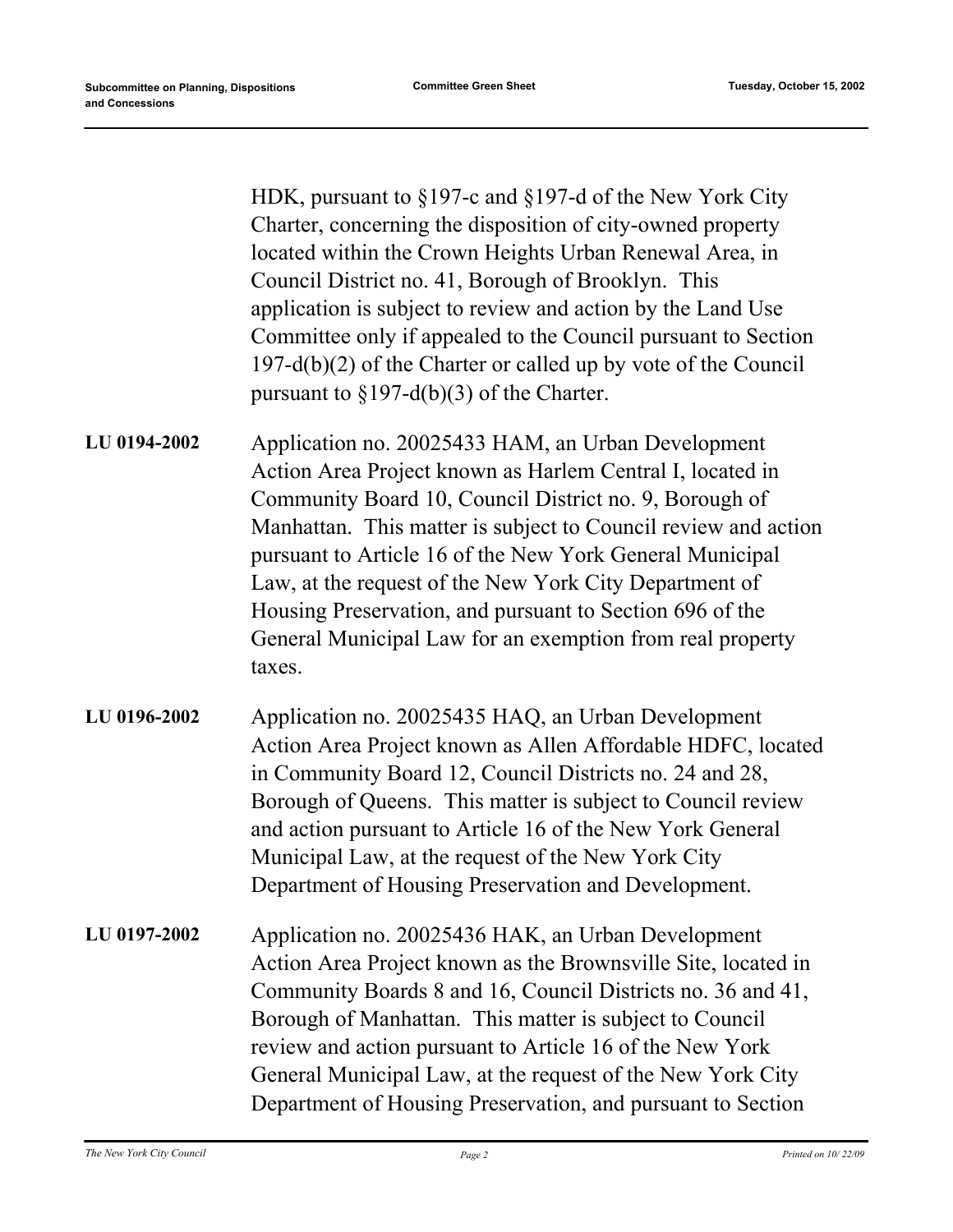696 of the General Municipal Law for an exemption from real property taxes.

Application no. 20025455 HAM, an Urban Development Action Area Project, located at 225 and 227 West 121st Street, Council District no. 9, Borough of Manhattan. This matter is subject to Council review and action pursuant to Article 16 of the New York General Municipal Law, at the request of the New York City Department of Housing Preservation and Development. **LU 0221-2002**

- Application no. 20025456 HAK, an Urban Development Action Area Project known as Bedford-Stuyvesant, located in Community Board 3, Council District no. 34, Borough of Brooklyn. This matter is subject to Council review and action pursuant to Article 16 of the New York General Municipal Law, at the request of the New York City Department of Housing Preservation and Development, and pursuant to Section 696 of the General Municipal Law for an exemption from real property taxes. **LU 0222-2002**
- Application no. 20035028 HAK, an Urban Development Action Area Project, located at 4802 Snyder Avenue, Council District no. 45, Borough of Brooklyn. This matter is subject to Council review and action pursuant to Article 16 of the New York General Municipal Law, at the request of the New York City Department of Housing Preservation and Development. **LU 0241-2002**
- Application no. 20035029 HAK, an Urban Development Action Area Project, located at 142 East 52nd Street, Council District no. 41, Borough of Brooklyn. This matter is subject to Council review and action pursuant to Article 16 of the New York General Municipal Law, at the request of the New York City Department of Housing Preservation and Development. **LU 0242-2002**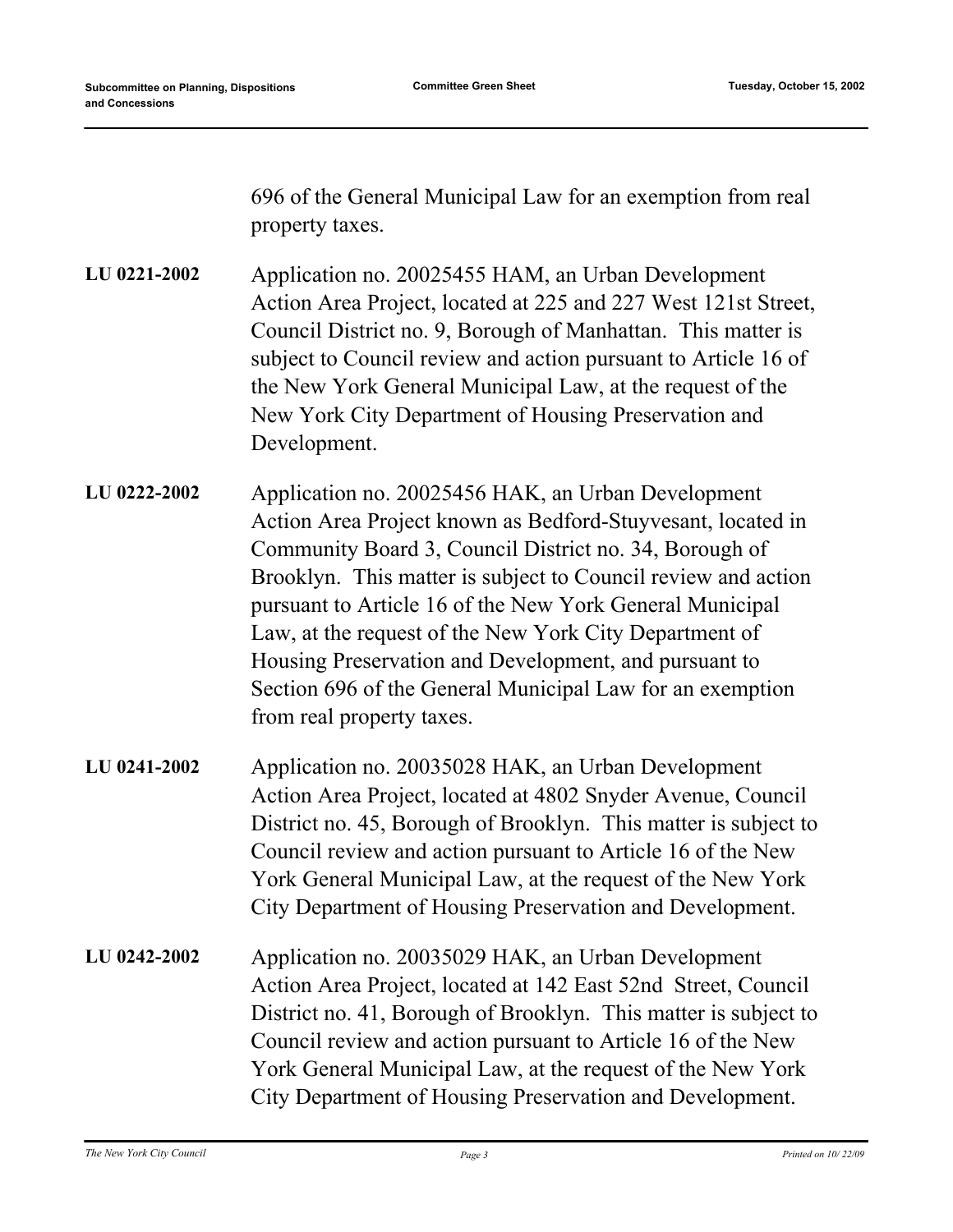| LU 0243-2002 | Application no. 20035030 HAK, an Urban Development<br>Action Area Project located at 192, 194, 196 Vermont Street<br>and 610 Jerome Street, Council Districts no. 37 and 42,<br>Borough of Brooklyn. This matter is subject to Council<br>review and action pursuant to Article 16 of the New York<br>General Municipal Law, at the request of the New York City<br>Department of Housing Preservation and Development, and<br>pursuant to Section 696 of the General Municipal Law for an<br>exemption from real property taxes. |
|--------------|-----------------------------------------------------------------------------------------------------------------------------------------------------------------------------------------------------------------------------------------------------------------------------------------------------------------------------------------------------------------------------------------------------------------------------------------------------------------------------------------------------------------------------------|
| LU 0245-2002 | Application no. 20035032 HAK, an Urban Development<br>Action Area Project, located at 71 Utica Avenue, Council<br>District no. 41, Borough of Brooklyn. This matter is subject to<br>Council review and action pursuant to Article 16 of the New<br>York General Municipal Law, at the request of the New York<br>City Department of Housing Preservation and Development.                                                                                                                                                        |
| LU 0246-2002 | Application no. 20035033 HAK, an Urban Development<br>Action Area Project known as West Bushwick NRP HDFC,<br>located in Community Board 4, Council Districts no. 34 and<br>37, Borough of Brooklyn. This matter is subject to Council<br>review and action pursuant to Article 16 of the New York<br>General Municipal Law, at the request of the New York City<br>Department of Housing Preservation and Development.                                                                                                           |
| LU 0247-2002 | Application no. 20035034 HAK an Urban Development<br>Action Area Project known as Cypress Corners L.P., located in<br>Community Board 5, Council District no. 37, Borough of<br>Brooklyn. This matter is subject to Council review and action<br>pursuant to Article 16 of the New York General Municipal<br>Law, at the request of the New York City Department of<br>Housing Preservation and Development.                                                                                                                      |

**LU 0249-2002** Application no. 20035036 HAK, an Urban Development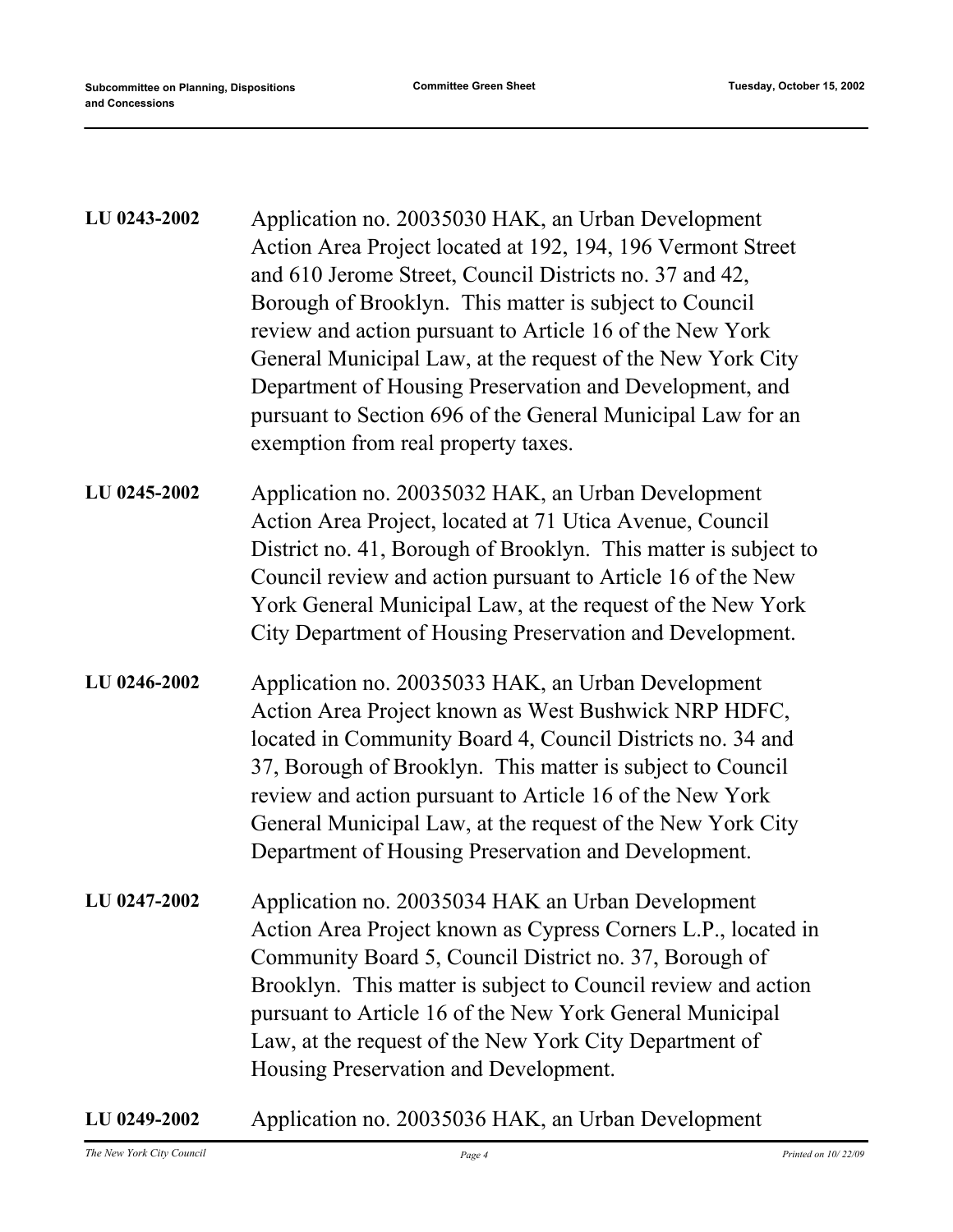Action Area Project known as Site Bk-42A, located in Community Board 5, Council District no. 42, Borough of Brooklyn. This matter is subject to Council review and action pursuant to Article 16 of the New York General Municipal Law, at the request of the New York City Department of Housing Preservation and Development, and pursuant to Section 696 of the General Municipal Law for an exemption from real property taxes.

- Application no. 20035037 HAK, an Urban Development Action Area Project known as Site Bk-36, located in Community Board 3, Council District no. 36, Borough of Brooklyn. This matter is subject to Council review and action pursuant to Article 16 of the New York General Municipal Law, at the request of the New York City Department of Housing Preservation and Development, and pursuant to Section 696 of the General Municipal Law for an exemption from real property taxes. **LU 0250-2002**
- Application no. 20035039 HAM, an Urban Development Action Area Project, located at 2920, 2922, 2913, 2917, and 2919 Frederick Douglass Boulevard, Council Districts no. 7 and 9, Borough of Manhattan. This matter is subject to Council review and action pursuant to Article 16 of the New York General Municipal Law, at the request of the New York City Department of Housing Preservation and Development. **LU 0252-2002**
- Application no. 20035040 HAX, an Urban Development Action Area Project known as Urban Renaissance Collaboration, L.P., located in Community Boards 1, 3 and 4, Council Districts no. 8, 16 and 17, Borough of the Bronx. This matter is subject to Council review and action pursuant to Article 16 of the New York General Municipal Law, at the request of the New York City Department of Housing **LU 0253-2002**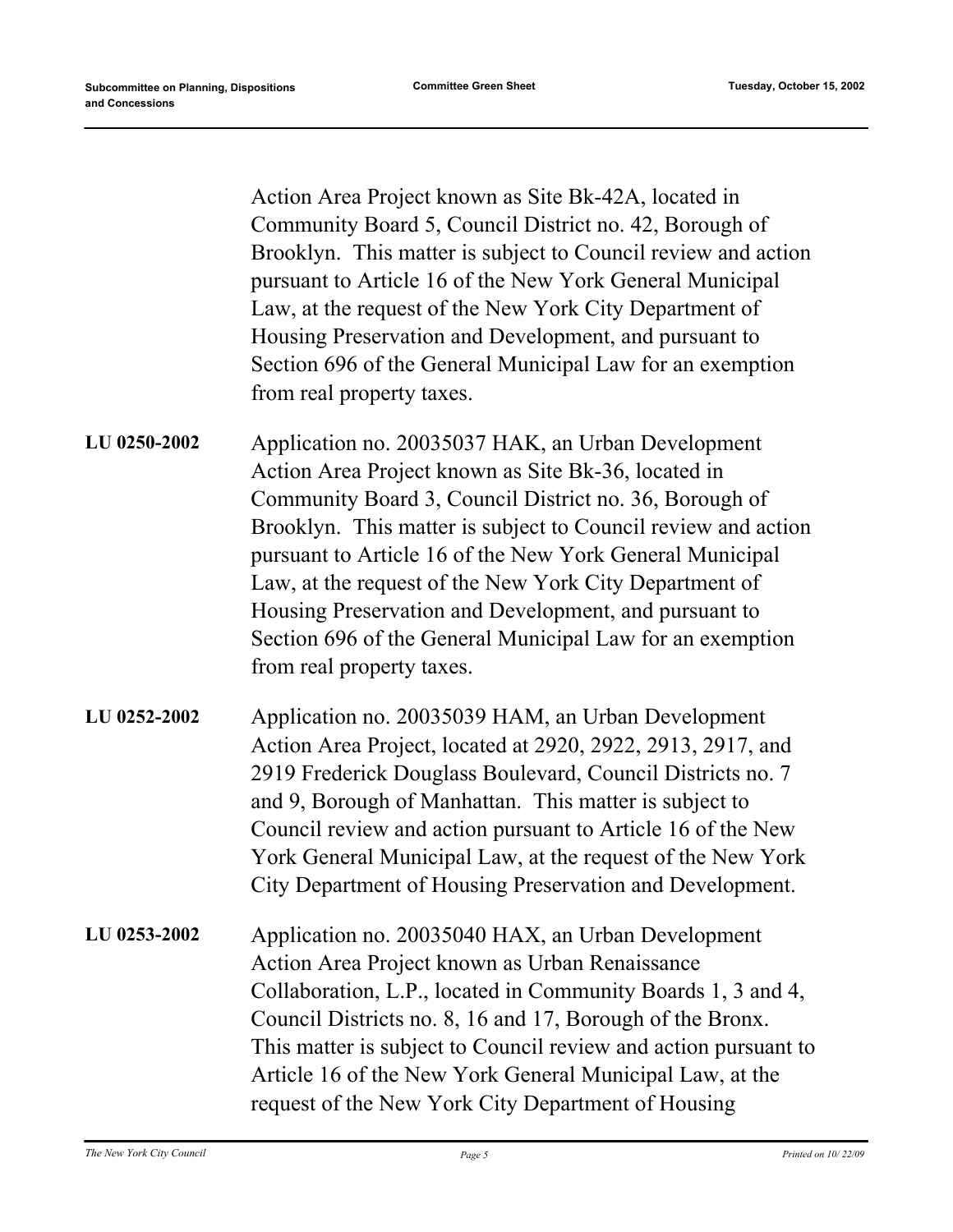Preservation and Development.

| LU 0254-2002 | Application no. 20035041 HAQ, an Urban Development            |
|--------------|---------------------------------------------------------------|
|              | Action Area Project, located at 1870 Palmetto Street, Council |
|              | District no. 30, Borough of Queens. This matter is subject to |
|              | Council review and action pursuant to Article 16 of the New   |
|              | York General Municipal Law, at the request of the New York    |
|              | City Department of Housing Preservation and Development.      |

- Application no. 20035044 HAX, an Urban Development Action Area Project, known as Crotona Park Cluster in Community Board 3, Council District no. 15, Borough of the Bronx. This matter is subject to Council review and action pursuant to Article 16 of the New York General Municipal Law, at the request of the New York City Department of Housing Preservation and Development. **LU 0259-2002**
- Application no. 20035045 HAK, an Urban Development Action Area Project, known as Ralph-Gates Cluster, located in Community Board 3, Council Districts no. 36 and 41, Borough of Brooklyn. This matter is subject to Council review and action pursuant to Article 16 of the New York General Municipal Law, at the request of the New York City Department of Housing Preservation and Development. **LU 0260-2002**
- Application no. 20035046 HAM, an Urban Development Action Area Project, known as West 111th Street Cluster, located in Community Board 10, Council District no. 9, Borough of Manhattan. This matter is subject to Council review and action pursuant to Article 16 of the New York General Municipal Law, at the request of the New York City Department of Housing Preservation and Development. **LU 0261-2002**
- Application no. 20035065 HAX, an Urban Development Action Area Project located at 1370 Lyman Place, Council **LU 0287-2002**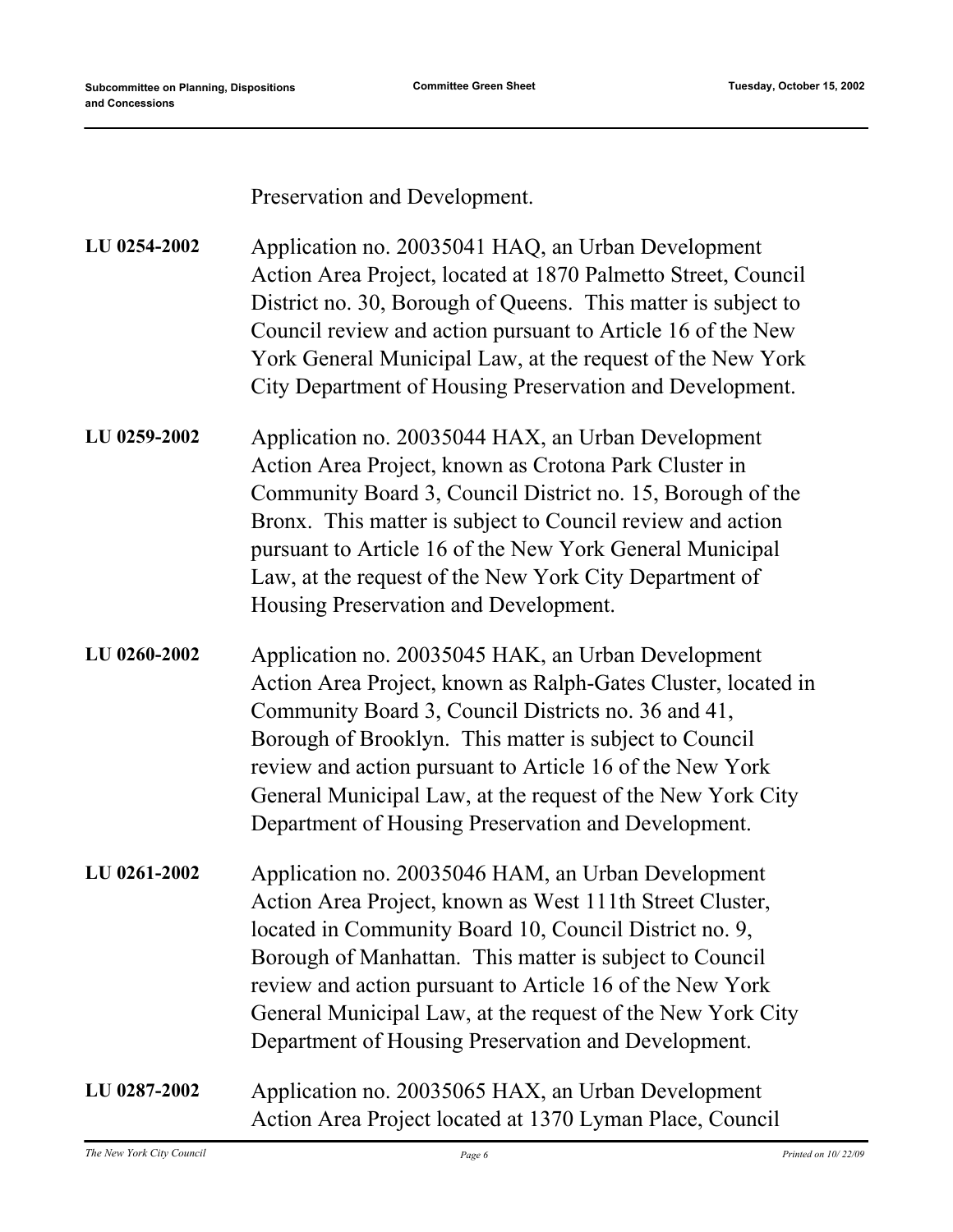|              | District no. 16, Borough of the Bronx. This matter is subject<br>to Council review and action pursuant to Article 16 of the New<br>York General Municipal Law, at the request of the New York<br>City Department of Housing Preservation and Development.                                                                                                                                                                |
|--------------|--------------------------------------------------------------------------------------------------------------------------------------------------------------------------------------------------------------------------------------------------------------------------------------------------------------------------------------------------------------------------------------------------------------------------|
| LU 0288-2002 | Application no. 20035066 HAX, an Urban Development<br>Action Area Project located at 932 East 173rd Street and 937<br>East 172nd Street, Council District no. 15, Borough of the<br>Bronx. This matter is subject to Council review and action<br>pursuant to Article 16 of the New York General Municipal<br>Law, at the request of the New York City Department of<br>Housing Preservation and Development.            |
| LU 0289-2002 | Application no. 20035067 HAX, an Urban Development<br>Action Area Project known as Melrose Commons Cluster,<br>located in Community Boards 1 and 3, Council District no. 17,<br>Borough of the Bronx. This matter is subject to Council<br>review and action pursuant to Article 16 of the New York<br>General Municipal Law, at the request of the New York City<br>Department of Housing Preservation and Development. |
| LU 0290-2002 | Application no. 20035068 HAK, an Urban Development<br>Action Area Project located at 4623 Seventh Avenue, Council<br>District no. 38, Borough of Brooklyn. This matter is subject to<br>Council review and action pursuant to Article 16 of the New<br>York General Municipal Law, at the request of the New York<br>City Department of Housing Preservation and Development.                                            |
| LU 0291-2002 | Application no. 20035069 HAK, an Urban Development<br>Action Area Project located at 3024 and 3026 West 23rd<br>Street, Council District no. 47, Borough of Brooklyn. This<br>matter is subject to Council review and action pursuant to<br>Article 16 of the New York General Municipal Law, at the<br>request of the New York City Department of Housing                                                               |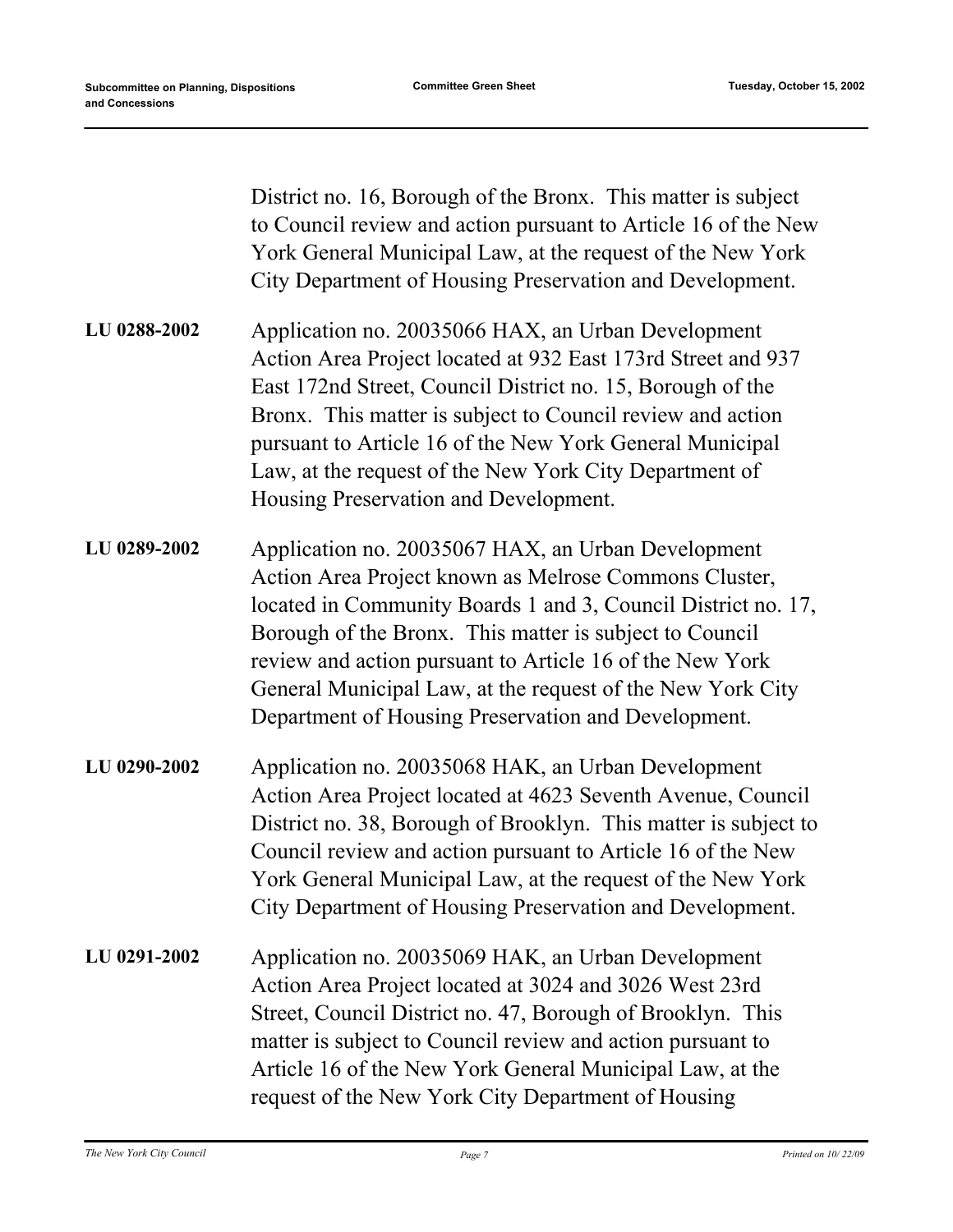Preservation and Development.

Application no. 20035070 HAK, an Urban Development Action Area Project known as JVA Houses, L.P., located in Community Board 5, Council Districts no. 37 and 42, Borough of Brooklyn. This matter is subject to Council review and action pursuant to Article 16 of the New York General Municipal Law, at the request of the New York City Department of Housing Preservation and Development. **LU 0292-2002**

- Application no. 20035071 HAK, an Urban Development Action Area Project located at 57 Buffalo Avenue, Council District no. 41, Borough of Brooklyn. This matter is subject to Council review and action pursuant to Article 16 of the New York General Municipal Law, at the request of the New York City Department of Housing Preservation and Development, and pursuant to Section 696 of the General Municipal Law for an exemption from real property taxes. **LU 0293-2002**
- Application no. 20035072 HAK, an Urban Development Action Area Project known as Site BK-37A, located in Community Board 4, Council District no. 37, Borough of Brooklyn. This matter is subject to Council review and action pursuant to Article 16 of the New York General Municipal Law, at the request of the New York City Department of Housing Preservation and Development, and pursuant to Section 696 of the General Municipal Law for an exemption from real property taxes. **LU 0294-2002**
- Application no. 20035073 HAK, an Urban Development Action Area Project known as BK-41A, located in Community Board 16, Council District no. 41, Borough of Brooklyn. This matter is subject to Council review and action pursuant to Article 16 of the New York General Municipal Law, at the **LU 0295-2002**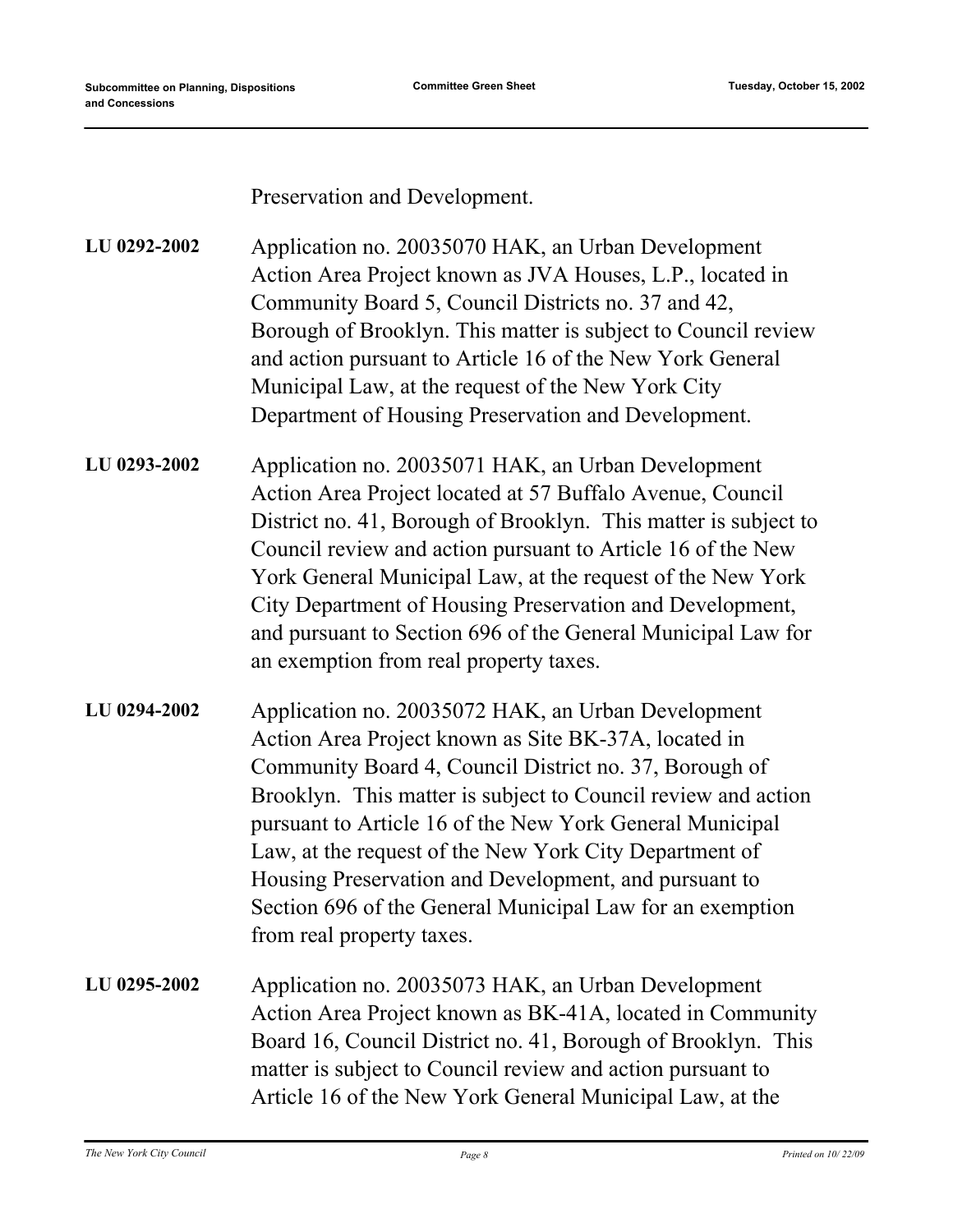|              | request of the New York City Department of Housing<br>Preservation and Development, and pursuant to Section 696 of<br>the General Municipal Law for an exemption from real<br>property taxes.                                                                                                                                                                                                                                  |
|--------------|--------------------------------------------------------------------------------------------------------------------------------------------------------------------------------------------------------------------------------------------------------------------------------------------------------------------------------------------------------------------------------------------------------------------------------|
| LU 0296-2002 | Application no. 20035074 HAM, an Urban Development<br>Action Area Project known as WHGA Lenox Housing<br>Associates, L.P., located in Community Board 10, Council<br>District no. 9, Borough of Manhattan. This matter is subject to<br>Council review and action pursuant to Article 16 of the New<br>York General Municipal Law, at the request of the New York<br>City Department of Housing Preservation and Development.  |
| LU 0297-2002 | Application no. 20035075 HAM, an Urban Development<br>Action Area Project known as the East 115th Street Cluster,<br>located in Community Board 11, Council Districts no. 8 and 9,<br>Borough of Manhattan. This matter is subject to Council<br>review and action pursuant to Article 16 of the New York<br>General Municipal Law, at the request of the New York City<br>Department of Housing Preservation and Development. |
| LU 0298-2002 | Application no. 20035076 HAM, an Urban Development<br>Action Area Project known as the St. Nicholas Avenue Cluster,<br>located in Community Board 9, Council District no. 7,<br>Borough of Manhattan. This matter is subject to Council<br>review and action pursuant to Article 16 of the New York<br>General Municipal Law, at the request of the New York City<br>Department of Housing Preservation and Development.       |
| LU 0299-2002 | Application no. 20035077 HAM, an Urban Development<br>Action Area Project known as the Amsterdam Avenue Cluster,<br>located in Community Board 9, Council District no. 7,<br>Borough of Manhattan. This matter is subject to Council<br>review and action pursuant to Article 16 of the New York                                                                                                                               |